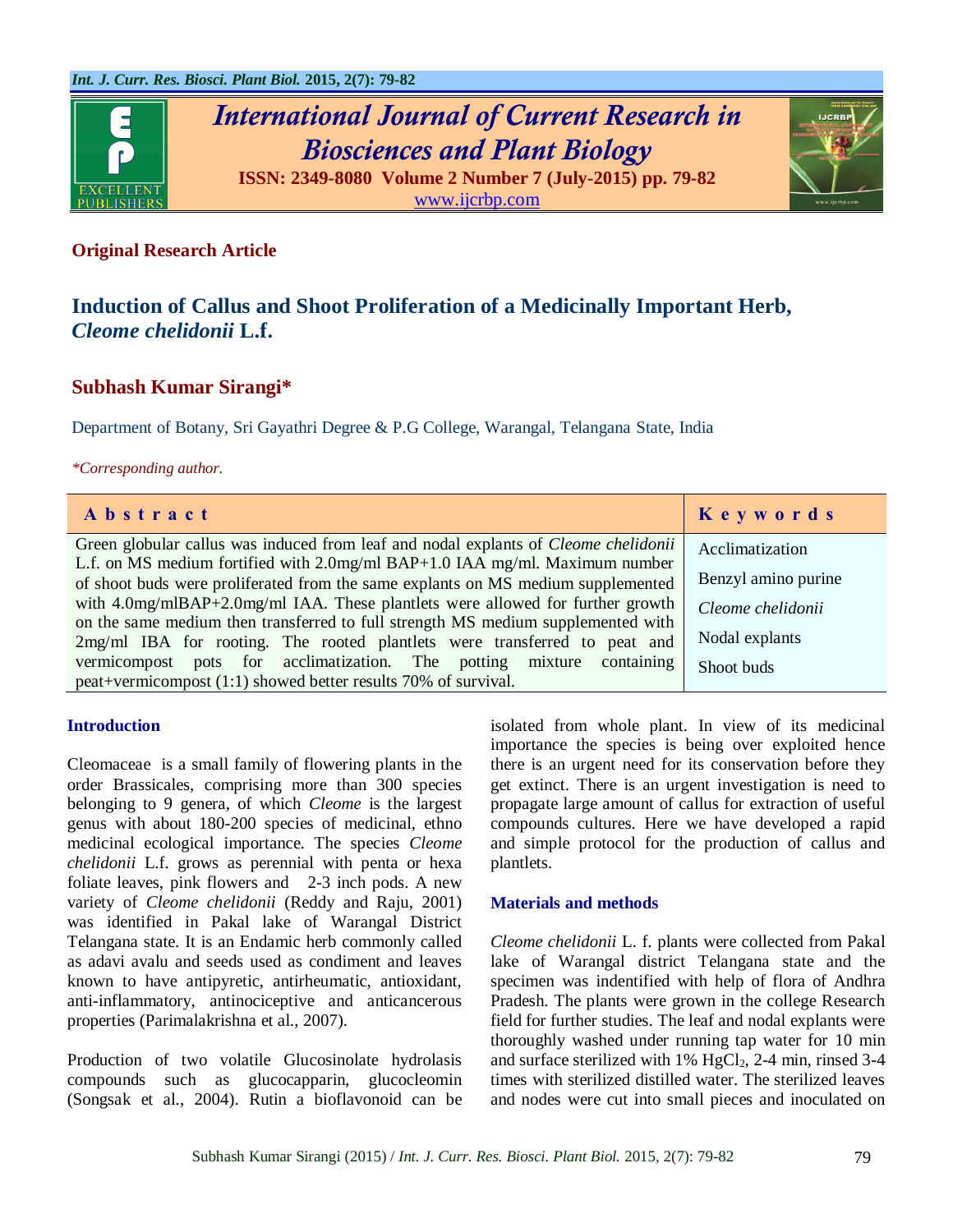MS medium supplemented with 2.0mg/ml BAP+1.0 IAA mg/ml for callus induction, MS medium with 4.0mg/mlBAP+2.0mg/ml IAA for regeneration and 2mg/ml IBA for rooting with 30 gm/l sucrose and 6 gm/l agar. The pH was adjusted to 5.7and autoclaved for sterilization at 121°C, the cultures were incubated under fluorescent light of 16 h photoperiod. The cultures that have responded after 10 days were recorded with different time.

#### **Results and discussion**

Plant growth regulators (PGR) showed a significant impact percentage of callus was observed initially on explants in MS medium supplemented with different combinations. The highest percentages of callus formation (90%) were obtained from explants culured on MS medium containing 2.0 mg/l BAP and 1.0 mg/ml IAA. After 10 days the explants were form callus and callus induction was 50% (Table 1). Interesting and unique aspect was the formation of yellow, globular, green compact, white callus which initiated when the explants were enlarged and swelled, however, they remained in green globular callus was observed. Even though no shots were produced, callus initiation and growth of callus first. Shoot and embryo like structure formation from cultured tissue of Sorghum were reported by Thomas et al. (1977). The different growth stages of *C. chelidonii* under *in vitro* conditions are given in Fig.1.

**Table 1. Induction of callus from leaf explants (***C. chelidonii***) on MS medium supplemented with different concentrations of 2.0 mg/ml BAP+1.0mg/ml IAA.**

| $2.0$ mg/mlBAP+1.0mg/ml IAA                     | % of response | <b>Morphogenetic response</b> |  |  |  |
|-------------------------------------------------|---------------|-------------------------------|--|--|--|
| $0.5 + 0.1$                                     | 8             | Green compact callus          |  |  |  |
| $1.0 + 1.0$                                     | 10            | Yellow friable callus         |  |  |  |
| $1.5 + 1.0$                                     | 20            | Green callus                  |  |  |  |
| $2.0 + 1.0$                                     | 50            | Green globular callus         |  |  |  |
| $2.5 + 1.0$                                     | 30            | White friable callus          |  |  |  |
| $3.0 + 1.0$                                     | 20            | Brown callus                  |  |  |  |
| $3.5 + 1.0$                                     | 30            | White callus                  |  |  |  |
| $4.0 + 1.0$                                     | 20            | Green callus                  |  |  |  |
| *Data were collected after 3 weeks of cultures. |               |                               |  |  |  |



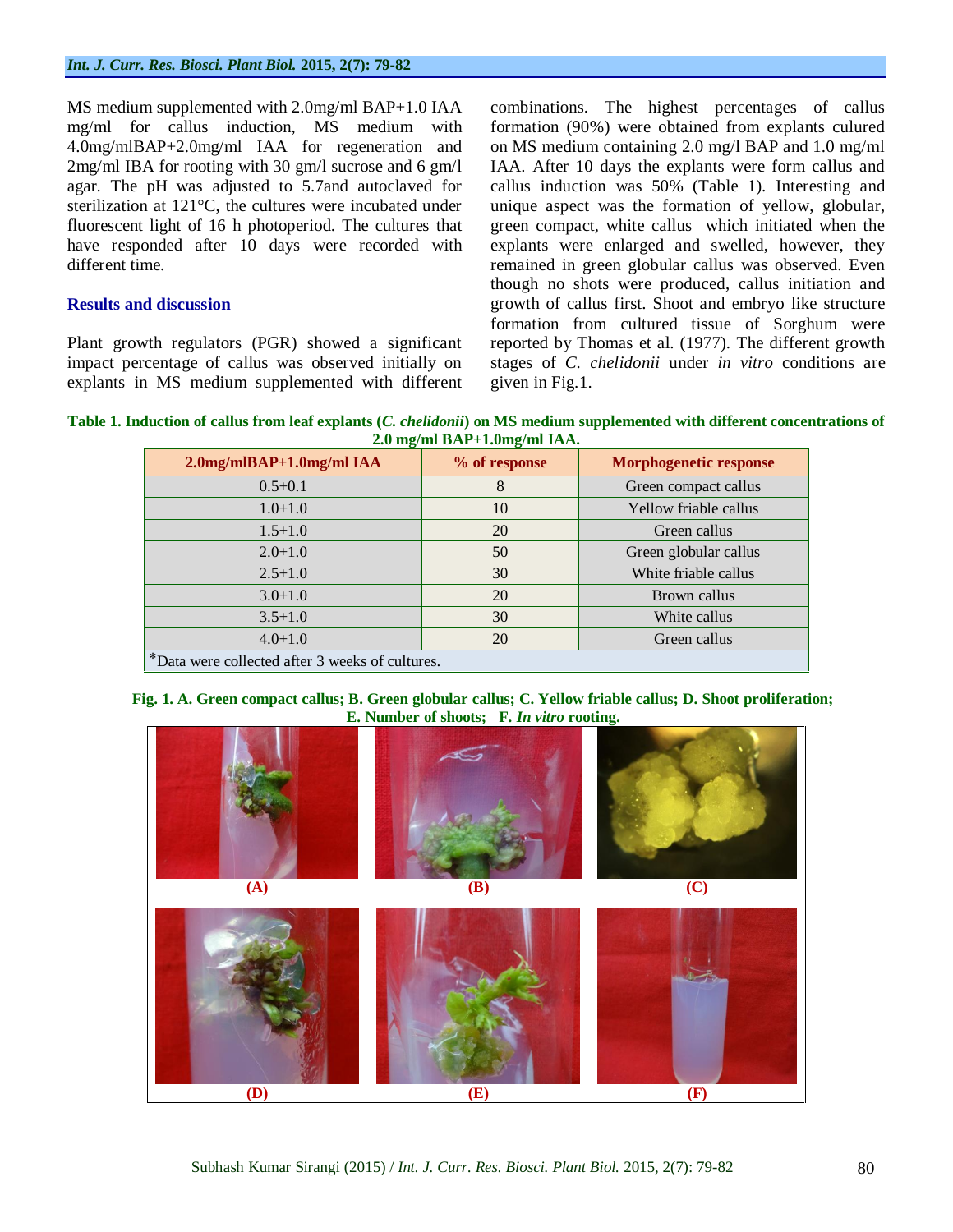| S.No.                                           | MS+BAP+IAA  | % of response | <b>Mean</b><br>no. of shoots | Mean no. of<br>shoot length |  |
|-------------------------------------------------|-------------|---------------|------------------------------|-----------------------------|--|
| $\mathbf{1}$                                    | $0.5 + 0.5$ | 8             | $1.5 \pm 0.11$               | $2.2 \pm 0.06$              |  |
| $\overline{2}$                                  | $0.5 + 1.5$ | 15            | $2.1 \pm 0.14$               | $4.1 \pm 0.05$              |  |
| 3                                               | $0.5 + 2.0$ |               | $3.2 \pm 0.11$               | $2.6 \pm 0.05$              |  |
|                                                 |             | 25<br>40      |                              |                             |  |
| $\overline{4}$                                  | $0.5 + 2.5$ |               | $4.2 \pm 0.12$               | $1.5 \pm 0.06$              |  |
| 5                                               | $0.5 + 3.0$ | 30            | $5.5 \pm 0.23$               | $3.2 \pm 0.04$              |  |
| 6                                               | $1.0 + 0.5$ | 35            | $2.3 \pm 0.17$               | $3.6 \pm 0.04$              |  |
| $\boldsymbol{7}$                                | $1.0 + 1.5$ | 50            | $2.2 \pm 0.16$               | $3.7 \pm 0.06$              |  |
| $8\,$                                           | $1.0 + 2.0$ | 40            | $4.0 \pm 0.21$               | $2.1 \pm 0.07$              |  |
| 9                                               | $1.0 + 2.5$ | 40            | $5.1 \pm 0.12$               | $3.0 \pm 0.08$              |  |
| $10\,$                                          | $1.0 + 3.0$ | 60            | $6.3 \pm 0.14$               | $2.5 \pm 0.04$              |  |
| 11                                              | $2.0 + 0.5$ | 30            | $7.8 \pm 0.16$               | $2.2 \pm 0.02$              |  |
| 12                                              | $2.0 + 1.0$ | 50            | $8.4 \pm 0.21$               | $1.8 + 0.03$                |  |
| 13                                              | $2.0 + 1.5$ | 60            | $9.0 \pm 0.24$               | $2.2 \pm 0.01$              |  |
| 14                                              | $2.0 + 2.0$ | 40            | $8.6 \pm 0.21$               | $2.3 \pm 0.04$              |  |
| 15                                              | $2.0 + 2.5$ | 20            | $6.2 \pm 0.21$               | $1.6 + 0.06$                |  |
| 16                                              | $2.0 + 3.0$ | 30            | $6.0 \pm 0.35$               | $2.0 \pm 0.05$              |  |
| $17\,$                                          | $3.0 + 0.5$ | 20            | $6.4 \pm 0.24$               | $2.4 \pm 0.01$              |  |
| 18                                              | $3.0 + 1.5$ | 10            | $5.6 \pm 0.23$               | $1.2 \pm 0.03$              |  |
| 19                                              | $3.0 + 2.0$ | 40            | $4.5 \pm 0.36$               | $3.2 \pm 0.04$              |  |
| $20\,$                                          | $3.0 + 2.5$ | 50            | $5.1 \pm 0.35$               | $2.5 \pm 0.03$              |  |
| 21                                              | $3.0 + 3.0$ | 40            | $4.6 \pm 0.2.1$              | $1.4 \pm 0.02$              |  |
| 22                                              | $4.0 + 0.5$ | 50            | $3.2 \pm 0.35$               | $3.0 \pm 0.03$              |  |
| 23                                              | $4.0 + 1.5$ | 70            | $9.0 \pm 0.32$               | $2.8 \pm 0.05$              |  |
| 24                                              | $4.0 + 2.0$ | 80            | $13.10 \pm 0.35$             | $3.2 \pm 0.06$              |  |
| 25                                              | $4.0 + 2.5$ | 40            | $8.0 \pm 0.33$               | $2.3 \pm 0.03$              |  |
| 26                                              | $4.0 + 3.0$ | 40            | $7.0 \pm 0.40$               | $2.8 + 0.02$                |  |
| *Data were collected after 3 weeks of cultures. |             |               |                              |                             |  |

**Table 2. Shoot proliferation of (***C. chelidonii***) on MS medium supplemented with different concentrations of 4.0 mg/ml BAP+2.0 mg/ml IAA.**

After the establishment phase, different concentration of plant regulators enabled plant propagation via nodal explants were placed horizontally on a surface of a solidified culture medium in a test tube . The nodal explants haves shoot proliferation when cultures on MS media supplemented with lower or higher concentration of BAP .On the medium both leaf and nodal explants was failed to regenerate shoots. The medium

supplemented with 2.0 mg/l BAP and 1.0 mg/ml IAA (Table 2) at same medium, the nodal explants was induced shoot proliferation. Increased no of shoots (13 shoots) with enhanced level of BAP 4.0 mg/ml.

Regenerative shoots were singled out and cultured on MS medium containing IBA. The shoots were produced roots, the number of roots was observed at 2.0 mg/ml